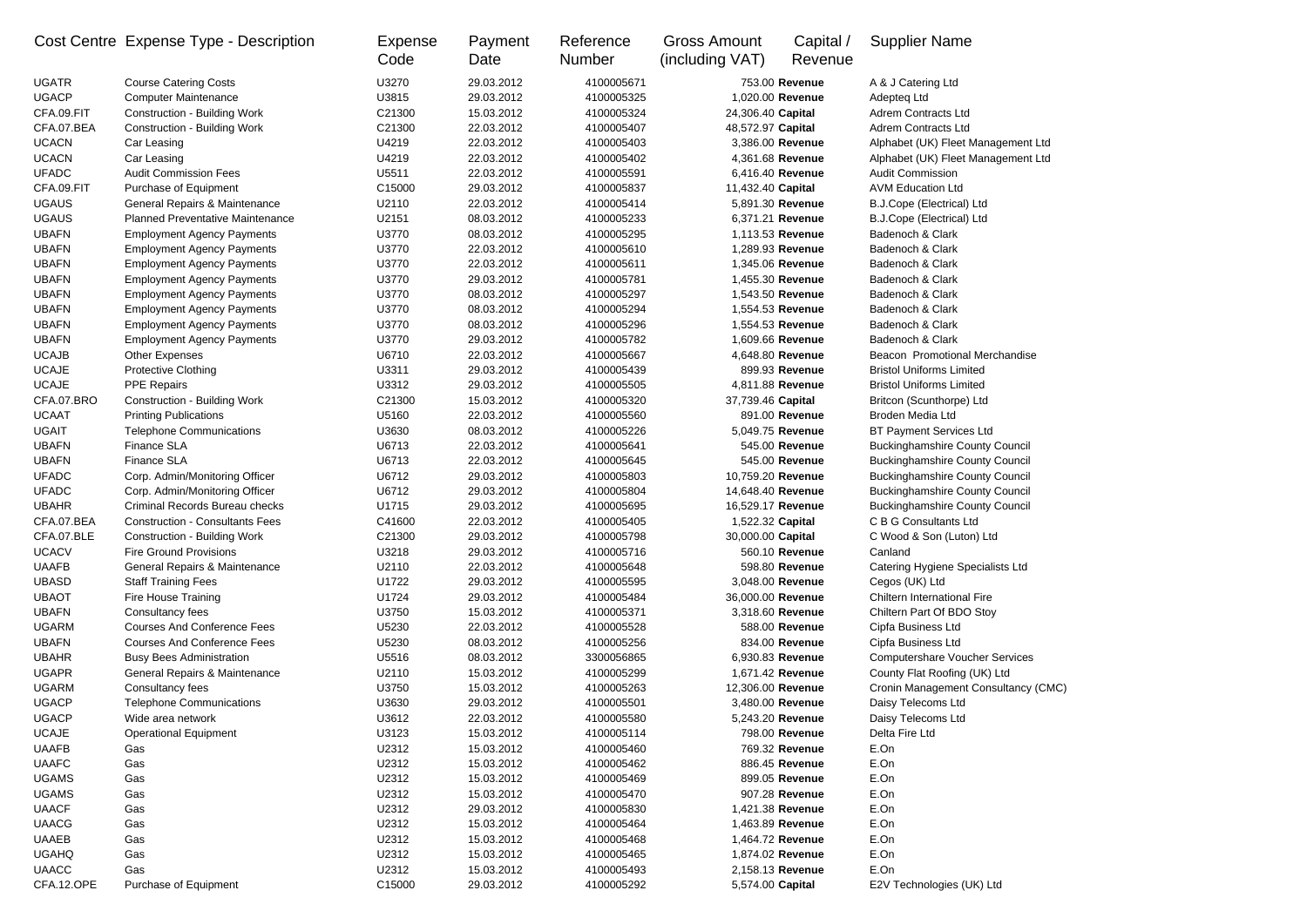|              | Cost Centre Expense Type - Description  | Expense<br>Code | Payment<br>Date | Reference<br><b>Number</b> | <b>Gross Amount</b><br>(including VAT) | Capital /<br>Revenue | <b>Supplier Name</b>                     |
|--------------|-----------------------------------------|-----------------|-----------------|----------------------------|----------------------------------------|----------------------|------------------------------------------|
| <b>UBASD</b> | <b>Courses And Conference Fees</b>      | U5230           | 15.03.2012      | 4100005483                 |                                        | 787.38 Revenue       | East Sussex F&R Service                  |
| <b>UCAMM</b> | <b>Community Safety Charges</b>         | U6210           | 29.03.2012      | 4100005818                 |                                        | 988.80 Revenue       | Expo Display Systems Ltd                 |
| <b>UAADE</b> | Gas                                     | U2312           | 29.03.2012      | 4100005642                 |                                        | 613.54 Revenue       | Flogas UK Limited                        |
| <b>UCAJE</b> | Protective Clothing                     | U3311           | 22.03.2012      | 4100005606                 |                                        | 944.90 Revenue       | <b>Giffard Newton</b>                    |
| <b>UGAPR</b> | <b>Fixtures and Fittings</b>            | U2420           | 22.03.2012      | 4100005593                 |                                        | 977.00 Revenue       | Harringay Discount Furniture             |
| <b>UCAJE</b> | <b>Operational Equipment</b>            | U3123           | 29.03.2012      | 4100005433                 | 1,696.33 Revenue                       |                      | Heightec                                 |
| <b>UGATR</b> | Rents, wayleaves & Hire of Premises     | U2510           | 15.03.2012      | 4100005215                 |                                        | 576.00 Revenue       | Horton Cum Studley Millennium Hall       |
| <b>UBAHR</b> | Consultancy fees                        | U3750           | 29.03.2012      | 4100005755                 | 9,300.00 Revenue                       |                      | <b>House Warburton Business Services</b> |
| <b>UAACB</b> | Uniforms                                | U3310           | 29.03.2012      | 4100005504                 | 5,377.42 Revenue                       |                      | <b>Hunter Apparel Solutions Ltd</b>      |
| <b>UGACP</b> | <b>Computer Software</b>                | U3810           | 29.03.2012      | 4100005790                 | 20,815.85 Revenue                      |                      | Insight Direct Ltd                       |
| <b>UAAFB</b> | <b>Planned Preventative Maintenance</b> | U2151           | 29.03.2012      | 4100005419                 | 1,063.20 Revenue                       |                      | <b>Instant Doors</b>                     |
| <b>UCAJB</b> | <b>Other Expenses</b>                   | U6710           | 29.03.2012      | 4100005806                 |                                        | 600.00 Revenue       | Its Testing Services (UK) Ltd            |
| <b>UBASD</b> | <b>Consultancy Fees</b>                 | U5513           | 22.03.2012      | 4100005640                 | 2,415.80 Revenue                       |                      | <b>JDS Associates</b>                    |
| <b>UGAHQ</b> | Maintenance of Grounds (Including GMU)  | U2210           | 22.03.2012      | 4100005575                 |                                        | 540.00 Revenue       | Kee Services Ltd                         |
| <b>UCAJG</b> | <b>Operational Equipment</b>            | U3123           | 29.03.2012      | 4100005681                 | 2,336.00 Revenue                       |                      | Keyprint                                 |
| CFA.10.SAL   | Purchase of Equipment                   | C15000          | 15.03.2012      | 4100005448                 | 8,334.00 Capital                       |                      | Kidde Safety Europe Ltd                  |
| <b>UGAIT</b> | Cellphones                              | U3621           | 29.03.2012      | 4100005778                 |                                        | 517.15 Revenue       | Kingsfield Computer Products Ltd         |
| <b>UGACP</b> | <b>Printing Stationery</b>              | U5110           | 29.03.2012      | 4100005406                 |                                        | 773.53 Revenue       | Konica Minolta                           |
| <b>UGACP</b> | <b>Printing Stationery</b>              | U5110           | 22.03.2012      | 4100005408                 | 2,362.86 Revenue                       |                      | Konica Minolta                           |
| <b>UCAJE</b> | <b>Operational Equipment</b>            | U3123           | 29.03.2012      | 4100005736                 | 2,690.40 Revenue                       |                      | <b>KTC Fire</b>                          |
| <b>UCAJD</b> | Car Leasing                             | U4219           | 22.03.2012      | 4100005629                 | 4,791.60 Revenue                       |                      | Lex Autolease Ltd                        |
| <b>UGAPR</b> |                                         | U2110           | 15.03.2012      | 4100005360                 |                                        | 914.00 Revenue       |                                          |
|              | General Repairs & Maintenance           | U1770           |                 |                            |                                        |                      | Lock And Key Centre                      |
| <b>UBAHR</b> | Occupational Health Nurse Sessions      |                 | 22.03.2012      | 4100005410                 | 5,272.41 Revenue                       |                      | M.K.Occupational Health Limited          |
| <b>UBAOT</b> | <b>Course Catering Costs</b>            | U3270           | 22.03.2012      | 4100005551                 |                                        | 642.12 Revenue       | <b>Macintyre Catering</b>                |
| <b>UTHHA</b> | Spares for Red Fleet                    | U4372           | 08.03.2012      | 4100005121                 |                                        | 569.09 Revenue       | Man Truck & Bus UK Ltd                   |
| <b>UFADC</b> | Monitoring and Clerking Fees            | U5512           | 22.03.2012      | 4100005646                 | 3,750.00 Revenue                       |                      | Milton Keynes Council                    |
| <b>UCAJA</b> | <b>Courses And Conference Fees</b>      | U5230           | 15.03.2012      | 4100005143                 |                                        | 500.00 Revenue       | Mr D Hitchen                             |
| <b>UCAJE</b> | <b>Operational Equipment</b>            | U3123           | 22.03.2012      | 4100005239                 |                                        | 599.04 Revenue       | Msa (Britain) Ltd                        |
| <b>UGAIT</b> | <b>Computer Software</b>                | U3810           | 22.03.2012      | 4100005241                 | 10,026.00 Revenue                      |                      | <b>NCEC</b>                              |
| <b>UGAIT</b> | <b>Main Communications</b>              | U3610           | 22.03.2012      | 4100005323                 | 23,449.71 Revenue                      |                      | <b>ODPM</b>                              |
| <b>UCAJB</b> | Other Expenses                          | U6710           | 15.03.2012      | 4100005056                 | 2,542.60 Revenue                       |                      | <b>Olivers Design 2 Print</b>            |
| <b>UGACP</b> | Wide area network                       | U3612           | 08.03.2012      | 4100005306                 | 1,549.44 Revenue                       |                      | Opal                                     |
| <b>UGACP</b> | Wide area network                       | U3612           | 22.03.2012      | 4100005625                 | 1,549.44 Revenue                       |                      | Opal                                     |
| <b>UAAEE</b> | Diesel Oil - Gas Oil                    | U4320           | 15.03.2012      | 4100005373                 |                                        | 603.89 Revenue       | Pace Fuelcare Ltd                        |
| <b>UGAFF</b> | Diesel Oil - Gas Oil                    | U4320           | 29.03.2012      | 4100005729                 | 1,574.51 Revenue                       |                      | Pace Fuelcare Ltd                        |
| <b>UGAFF</b> | Diesel Oil - Gas Oil                    | U4320           | 08.03.2012      | 4100005287                 | 1,982.74 Revenue                       |                      | Pace Fuelcare Ltd                        |
| <b>UGAFF</b> | Diesel Oil - Gas Oil                    | U4320           | 29.03.2012      | 4100005730                 | 1,998.25 Revenue                       |                      | Pace Fuelcare Ltd                        |
| <b>UGAFF</b> | Diesel Oil - Gas Oil                    | U4320           | 29.03.2012      | 4100005728                 | 2,120.14 Revenue                       |                      | Pace Fuelcare Ltd                        |
| <b>UGAFF</b> | Diesel Oil - Gas Oil                    | U4320           | 29.03.2012      | 4100005724                 | 2,834.40 Revenue                       |                      | Pace Fuelcare Ltd                        |
| <b>UGAFF</b> | Diesel Oil - Gas Oil                    | U4320           | 29.03.2012      | 4100005722                 | 2,976.12 Revenue                       |                      | Pace Fuelcare Ltd                        |
| <b>UGAFF</b> | Diesel Oil - Gas Oil                    | U4320           | 29.03.2012      | 4100005726                 | 2,976.12 Revenue                       |                      | Pace Fuelcare Ltd                        |
| <b>UGAFF</b> | Diesel Oil - Gas Oil                    | U4320           | 22.03.2012      | 4100005566                 | 3,257.35 Revenue                       |                      | Pace Fuelcare Ltd                        |
| <b>UGAFF</b> | Diesel Oil - Gas Oil                    | U4320           | 22.03.2012      | 4100005624                 | 3,540.60 Revenue                       |                      | Pace Fuelcare Ltd                        |
| <b>UGAFF</b> | Diesel Oil - Gas Oil                    | U4320           | 08.03.2012      | 4100005286                 | 3,823.85 Revenue                       |                      | Pace Fuelcare Ltd                        |
| <b>UGAFF</b> | Diesel Oil - Gas Oil                    | U4320           | 08.03.2012      | 4100005289                 | 4,248.72 Revenue                       |                      | Pace Fuelcare Ltd                        |
| <b>UGAFF</b> | Diesel Oil - Gas Oil                    | U4320           | 29.03.2012      | 4100005725                 | 4,251.60 Revenue                       |                      | Pace Fuelcare Ltd                        |
| <b>UGAFF</b> | Diesel Oil - Gas Oil                    | U4320           | 29.03.2012      | 4100005731                 | 4,251.60 Revenue                       |                      | Pace Fuelcare Ltd                        |
| <b>UGAFF</b> | Diesel Oil - Gas Oil                    | U4320           | 29.03.2012      | 4100005727                 | 5,546.92 Revenue                       |                      | Pace Fuelcare Ltd                        |
| <b>UGAFF</b> | Diesel Oil - Gas Oil                    | U4320           | 29.03.2012      | 4100005723                 | 19,952.76 Revenue                      |                      | Pace Fuelcare Ltd                        |
| <b>UGAIT</b> | Pagers                                  | U3620           | 29.03.2012      | 4100005705                 | 1,695.74 Revenue                       |                      | Pageone Communications Ltd               |
| <b>UCAAT</b> | <b>Printing Publications</b>            | U5160           | 29.03.2012      | 4100005715                 |                                        | 900.00 Revenue       | Pavilion Publishing (Brighton) Ltd       |
| CFA.07.BEA   | <b>Construction - Consultants Fees</b>  | C41600          | 15.03.2012      | 4100005195                 | 2,623.06 Capital                       |                      | Peter Bushnell Associates Ltd            |
| <b>UGAPR</b> | Minor Works                             | U2113           | 15.03.2012      | 4100005411                 | 3,696.00 Revenue                       |                      | <b>Procare Building Services Ltf</b>     |
| <b>UBAFN</b> | Consultancy fees                        | U3750           | 08.03.2012      | 4100005303                 | 6,912.00 Revenue                       |                      | <b>Public Sector Consultants</b>         |